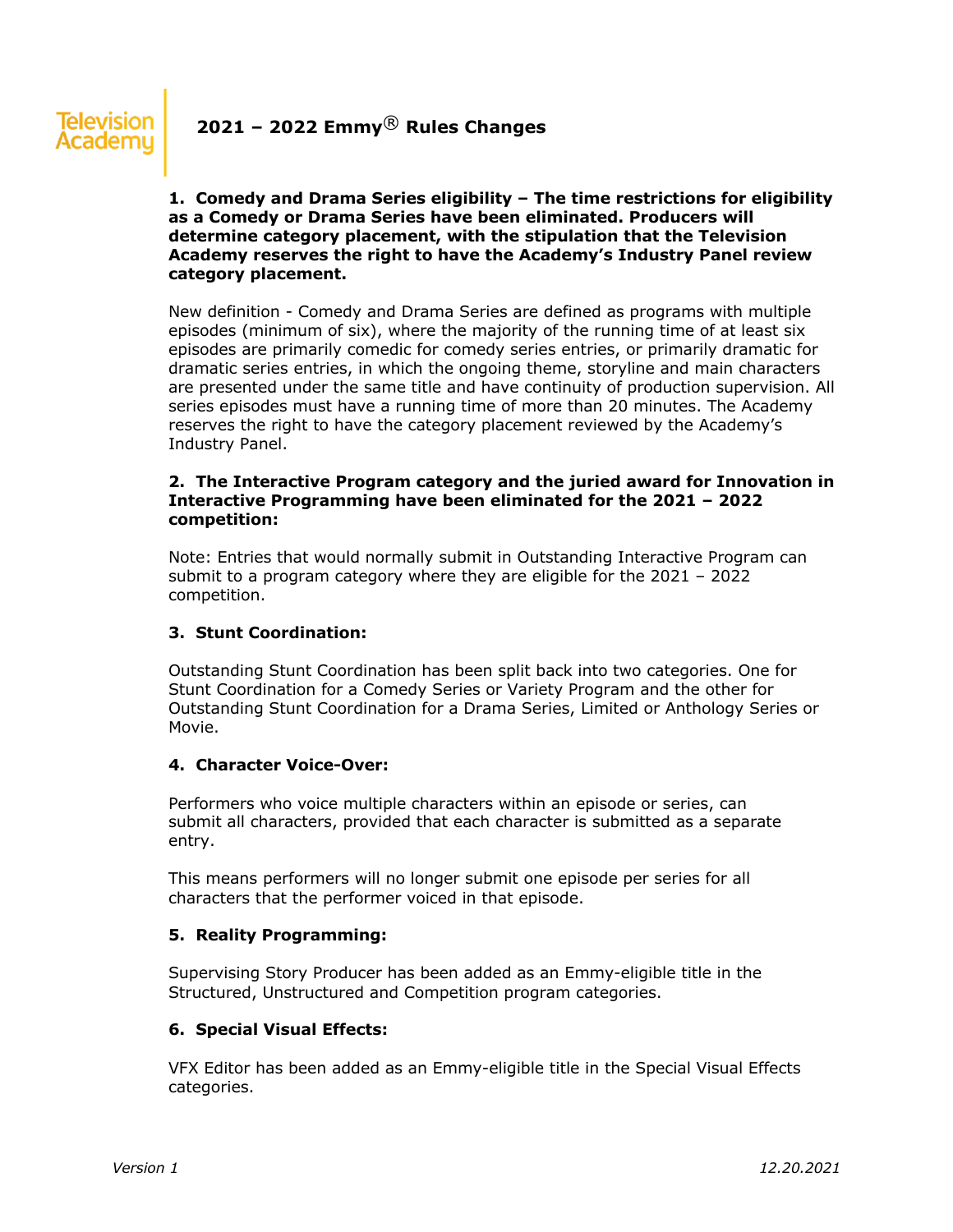# **7. Animation:**

Voice Director has been added as an Emmy-eligible title for animated programs.

# **8. Lighting, Camera and Technical Arts:**

### • **Change the following category awards to Area Awards:**

TD, Camerawork & Video Control for a Special Lighting Design/Lighting Direction for a Variety Series Lighting Design/Lighting Direction for a Variety Special

An awards area is non-competitive. In the final judging round each nomination is considered on its own terms without regard to the other nominations in the area. Any nomination with at least 90% approval receives an Emmy. If none of the nominations receives 90% approval, the nomination with the highest approval receives the Emmy.

### • **Nominations will be determined by a two-step process for the following awards:**

TD, Camerawork & Video Control for a Series TD, Camerawork & Video Control for a Special Lighting Design/Lighting Direction for a Variety Series Lighting Design/Lighting Direction for a Variety Special

- o All submissions will be voted for online exclusively by members of LCTA peer group during the nomination round of voting to determine the top 10 vote getters in each category.
- $\circ$  The top ten vote-getters in each category will be viewed by at-home panels made up of volunteers from the Lighting, Camera and Technical Arts peer group who will vote to pare down the top ten vote-getters to the requisite number of nominees. The total number of nominees will be based on the number of submissions received in each category.

NOTE: The following video requirements will be added to accommodate the two-step nomination process: All submissions will be required to upload a video file at time of entry. These video clip(s) of a "continuous segment" will be accessible to only the Review Panel:

Shows 30 minutes or less must submit (1) 6-minute continuous clip Shows 30-60 minutes must submit (1 or 2) continuous clips totaling 12 minutes Shows 60 minutes or more must submit (1, 2 or 3) continuous clips totaling 20 minutes

# **9. Makeup and Hairstyling for a Variety, Nonfiction or Reality Program:**

The Contemporary designation has been eliminated and these awards have been changed from Area Awards to Juried Awards. (In a juried award, all entrants are screened by a jury of appropriate peer group members and one, more than one or no entry is awarded an Emmy. There are no nominations. The winner(s), if any, are announced prior to the awards presentation.)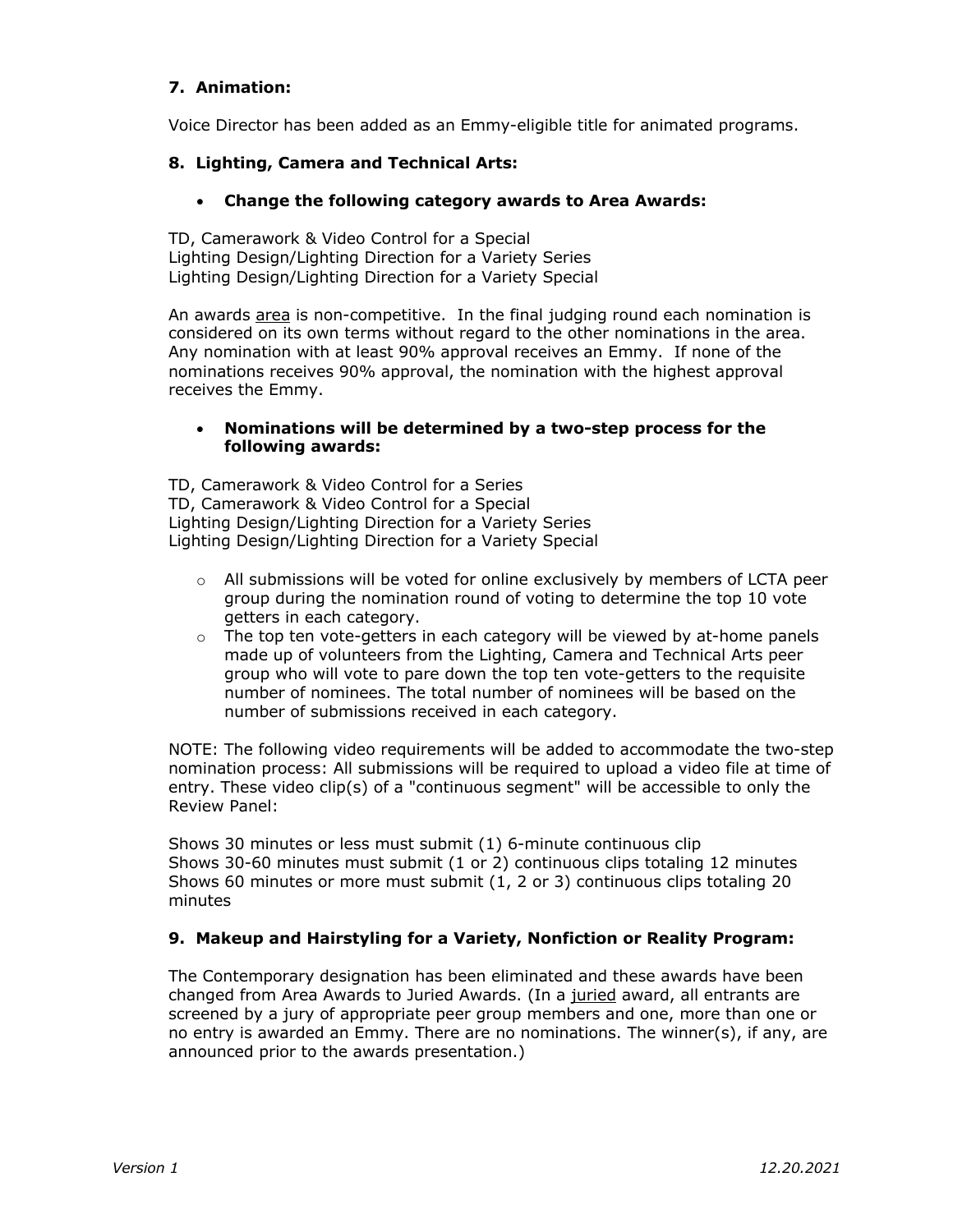### **10. Governors Award – The description for the Governors Award has been revised as follows:**

*The Board of Governors may, when warranted, recognize an individual, company, or organization that has made a profound, transformational, and long-lasting contribution to the arts and/or science of television by presenting them with the Governors Award.*

- **11. Define Theatrical Motion Pictures** (previously announced):
	- Any **non-documentary** film placed on the AMPAS viewing platform will be deemed a theatrical motion picture and thus ineligible for the Emmy competition.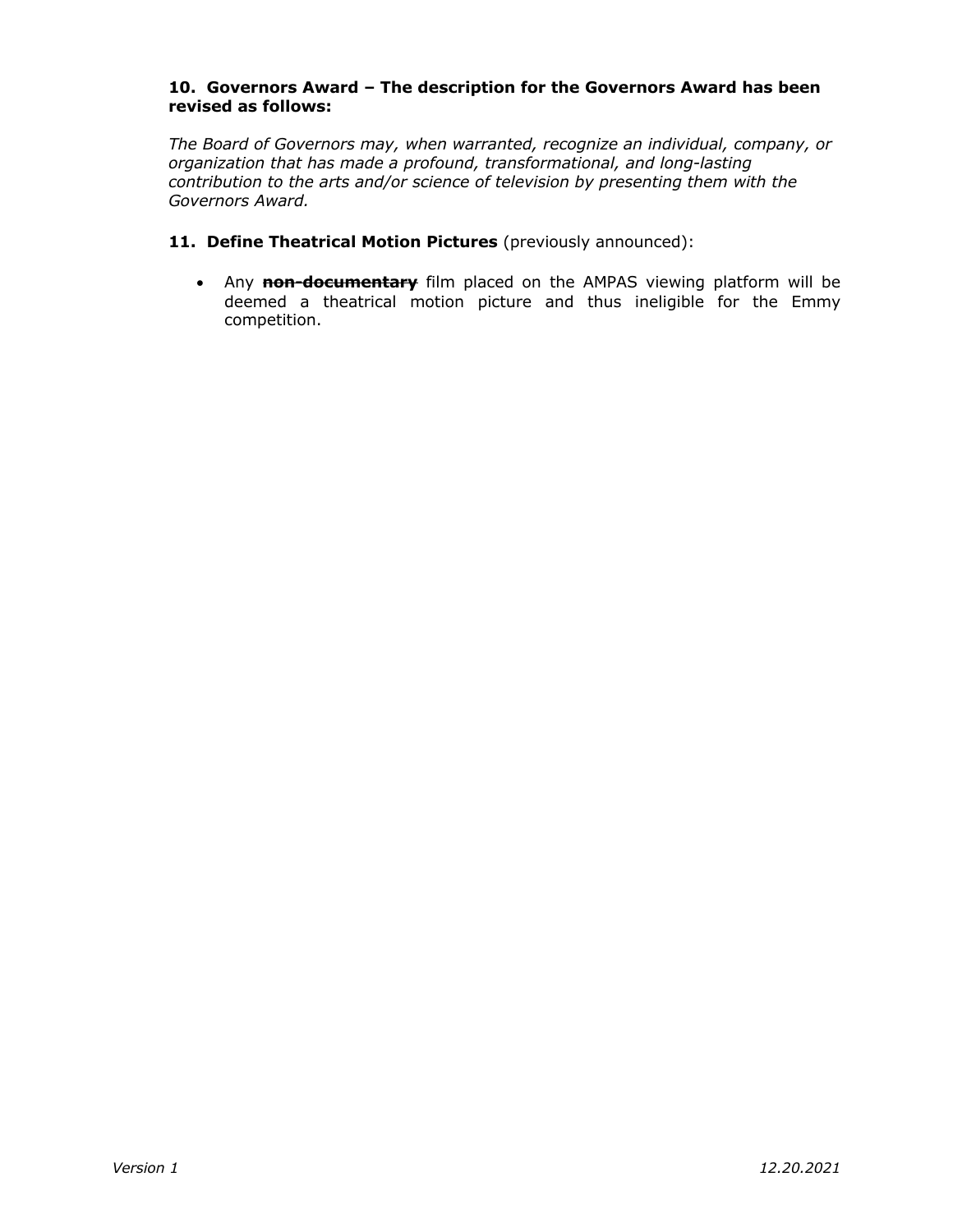### **II. Housekeeping Items:**

*Housekeeping items are tweaks or clarifications to the existing rules and procedures. All changes are in bold. These changes note what has been changed within the rules and procedures.* 

#### **1. Clarify Limited or Anthology Series description:**

Limited Series is defined as a program with two (2) or more episodes with a total running time of at least 150 program minutes that tells a complete, non-recurring story. **The story arc must be completely resolved within its season, with no** on-going storyline and/or main characters in subsequent seasons.

#### **Subsequent seasons of a Limited Series must cover completely new ground, requiring no knowledge of the events of the previous season.**

Anthology Series is defined as a program with two (2) or more episodes that tells a complete, non-recurring story in each "episode," and does not have an on-going storyline and/or main characters in subsequent episodes; the program **may be** linked thematically across all episodes.

**2. Choreography – Television Movies and Variety Specials: Entrants may choose to submit up to three pieces of choreography from a single movie or special:**

**Entrants have the option to submit only one number, but they may choose to submit two or three numbers. If multiple pieces are submitted, the entrant must be credited as the sole choreographer (or identical choreography team) on all pieces.**

**A video of only the dance number(s)/choreography from the chosen episode(s), television movie or variety special must be submitted. Multiple pieces may be put in any order, with 2-5 seconds of black in between. Dance number(s)/choreography must be submitted in their entirety, no internal editing.**

#### **3. Music:**

- Outstanding Music Direction Clarify eligibility
	- o **For a single episode of a live or recorded variety series or special**
	- o **Emmy(s) to the credited music director(s)**
- Music Supervision Clarify entrant's credit/function and submission requirements:
	- o Emmy(s) to **credited** music supervisor
	- o **A Music Supervisor's on-screen credit must reflect their primary function as a music supervisor**
	- o **Submissions for music supervision no longer need to upload a cue sheet**

**4. Sound Mixing –** Clarification as to which mixers would be considered during the errors and omissions window:

Please note: A review panel of the Sound Peer Group Executive Committee shall review all entries and petitions to determine eligibility. At the point of nominations, the Sound Peer Group Executive Committee will ONLY consider omissions of production mixers and **postproduction re-recording** mixers.

**5. Sound Editing –** Eligibility clarification**:**

**Entrants submitted for the Sound Editing categories must reflect their primary function on the episode, movie or special, the position of which they were hired and/or credited for. Re-recording Mixers, Picture Editors and/or Assistant Editors are not eligible no matter their role in developing the submission. The exception would be a Re-Recording Mixer who has been hired as both Supervising Sound Editor or Sound Editor and Re-Recording Mixer.**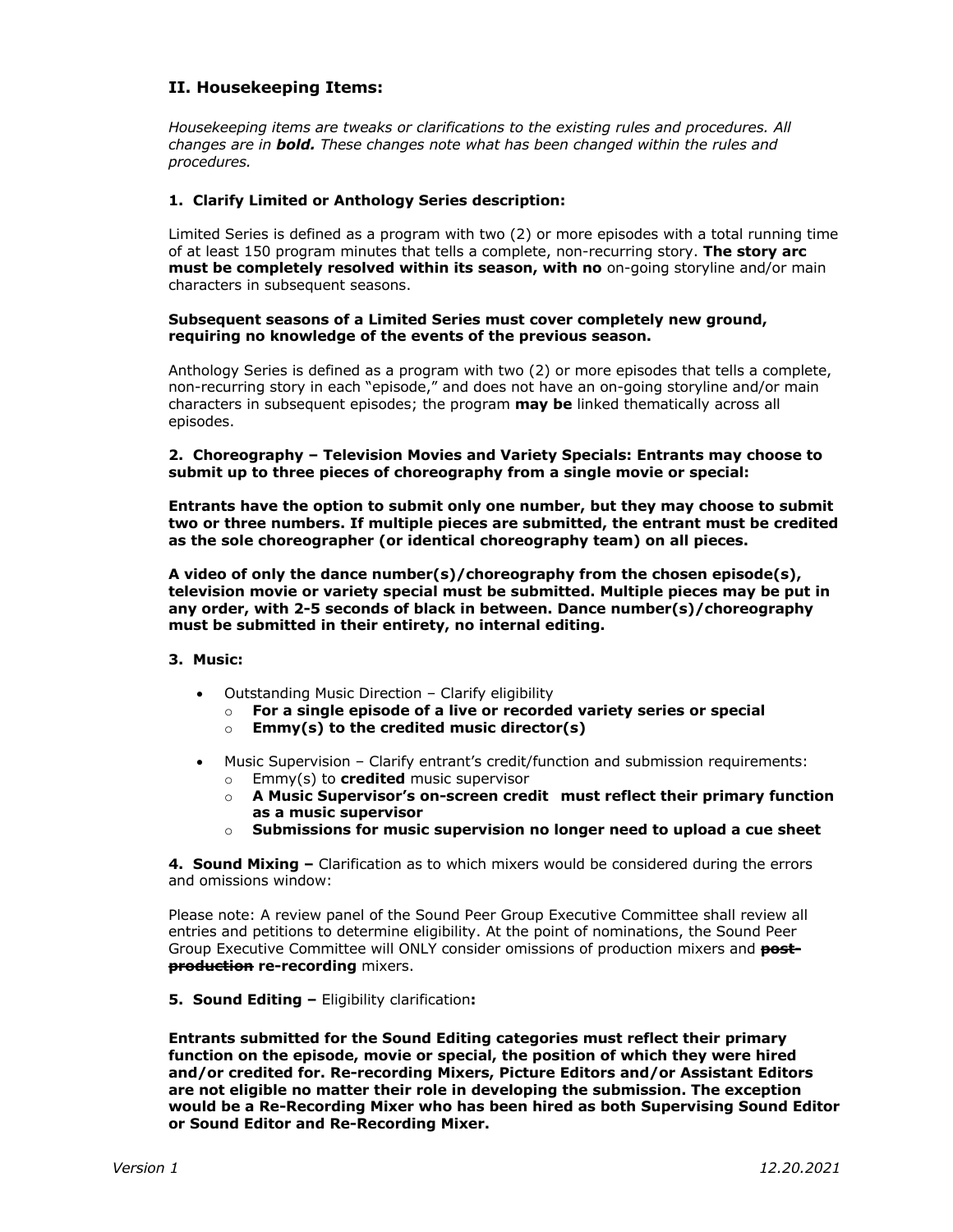**6. Reality Cinematography –** clarify that submissions should be shot in field single-camera style:

For a single episode of a series or a special shot in field single-camera style**\***

#### **\*Studio-based shows or episodes in which a high percentage of the program is shot in the studio are not eligible in this category and should enter in the technical** *direction categories.*

**7.****Costume Design & Supervision –** Clarification on questionnaire and increase entrant cap from five to six:

**An entrant questionnaire will need to be completed for each entry. The questionnaire will reflect departmental duties and responsibilities, especially design, development, and creation of costumes, script breakdown, budget creation, personnel hiring, dayto-day department management, etc., for each entrant. Questionnaire available at**  emmys.com/emmys/costume-questionnaire**. All entrants on the submission must have made a significant contribution.**

Each submission will consist of two (2) to no more than **six (6)** entrants, to include the Costume Designer, Costume Supervisor and Assistant Costume Designer. Of the **six**, no more than three (3) entrants may be Assistant Costume Designers. For the purposes of the entry, credits for Co-Designer or Associate Designer count as an Assistant Costume Designer and count toward one of the 3 ACD spots. Verification in the form of a deal memo, call sheet and/ or screen credit will be required to determine eligibility on the submission. **No petitions will be allowed.** 

**8. Special Visual Effects in a Single Episode – Category and entrant clarifications:**

**The intention of this Award is to honor the work presented in one standout episode of a series which otherwise doesn't present such work. The entrants will be required to submit a statement that demonstrates that the majority or otherwise exceptionally di**ff**erent special visual e**ff**ects work in the season resides in the submitted episode. After reviewing the video submission and written document, the Peer Group Executive Committee reserves the right to move the entry into Category 108 if the entry does not meet the stated criteria.**

Area 109 OUTSTANDING SPECIAL VISUAL EFFECTS IN A SINGLE EPISODE This award is to honor the overall achievement of the special visual effects in a single episode within a comedy, drama or limited or anthology series. All work submitted in this category must have appeared in a single, continuous episode.

A television movie may NOT be entered into this area.

#### **REQUIRED Area 109 document: Entry in the Area 109 award requires a written statement demonstrating that the majority or otherwise exceptionally di**ff**erent special visual effects work in the season resides in the submitted episode.**

**9. Reality Programs –** Clarify entrant eligibility/vetting language:

Emmy eligibility will be determined by BOTH title and job function. *Both criteria must be met for the entrant to be Emmy eligible.* 

Title: To qualify for Emmy eligibility in this category, the entrant must have one of the following specific credits: Executive Producer, Co-Executive Producer, Supervising Producer, **Supervising Story Producer,** Producer, Senior Producer or Series Producer, and whose function support those credits on at least 50% of the eligible series episodes. **This rule applies to all program submissions regardless of platform.**

**Function: To qualify for Emmy eligibility, the entrant must also have primary creative jurisdiction over the entire program.**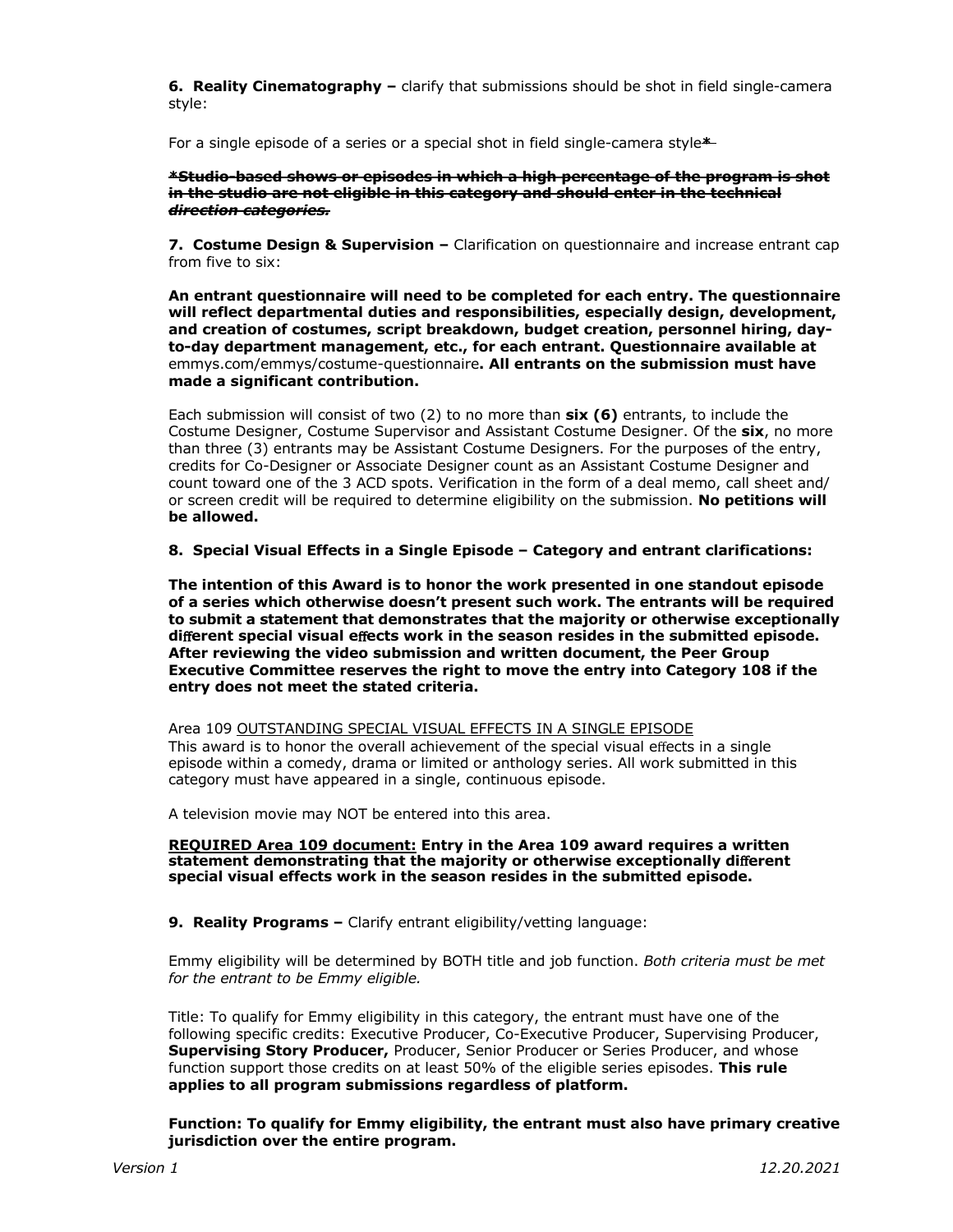**The following job functions, on their own, ARE NOT deemed eligible:** 

- **Handling budgetary and financial aspects of the program**
- **Coordinating production logistics or elements of the program**
- **Story producers; postproduction supervisors and post producers**
- **Anyone researching or developing a program, but who does not actually produce it**
- **Facilitating access to a story or talent/cast; securing the rights; providing resources or expertise**
- **Producing only a specific part of the program – including but not limited to: following an individual or team in the larger story; coordinating and/or interviewing talent/cast; producing special elements such as challenges; producing video packages that are rolled into the program; producing segment(s) or piece(s) of the overall story without having a significant role in shaping the entire program**
- **Anyone functioning as a director, writer, editor, cinematographer, host, or in any other craft related role, in which the individual's responsibilities are limited to that craft and not of serving as a producer on the overall program (they should be entered in their respective individual Reality categories).**
- **Studio, network and production company executives, talent, talent representation, and other people given producer credits who are not involved in creatively shaping – and do not have direct influence over - the overall program, including those who are funding the program but who are not creatively involved in making the program**

**FINAL ELIGIBILITY VETTING: All Emmy-eligible producers listed, including entries that exceed the maximum number of allowed entrants, will be vetted at the point of nomination to determine final eligibility based on title, job function, and significant contribution to the program. There is no guarantee that all entrants listed will be approved by the Peer Group Executive Committee, regardless of past rulings.**

**10. Casting –** Clarify eligibility for Location Casting and final-round video requirements:

- **Location Casting eligibility should only be considered if at least 25% of the guest cast that appears on screen and/or at least one series regular is cast by the location casting director(s).**
- **Final-round videos: An on-screen slate will be required that lists which performers were cast in a previous season, or from a previous portrayal in any other medium (for example from a spin-off from a feature film), as well as those performers who were attached to the project prior to the casting director being hired.**

**11. Documentary Programming –** clarify recreation/reenactment rules and entrant petitions.

• **Recreations/Reenactments:** The following devices may be considered acceptable in the documentary/nonfiction category, with the caveat that programs using such devices are subject to review at the discretion of the Peer Group Executive Committee:

Recreations, including the use of performers or animations, if such recreations are factbased and used for illustration purposes**,** are limited to a percentage of not more than 25% of the **documentary special or series**

**The use of a studio or alternative environment may be used as part of dramatic recreations provided the studio or alternative environment does not account for more than 25% of the documentary special or series.**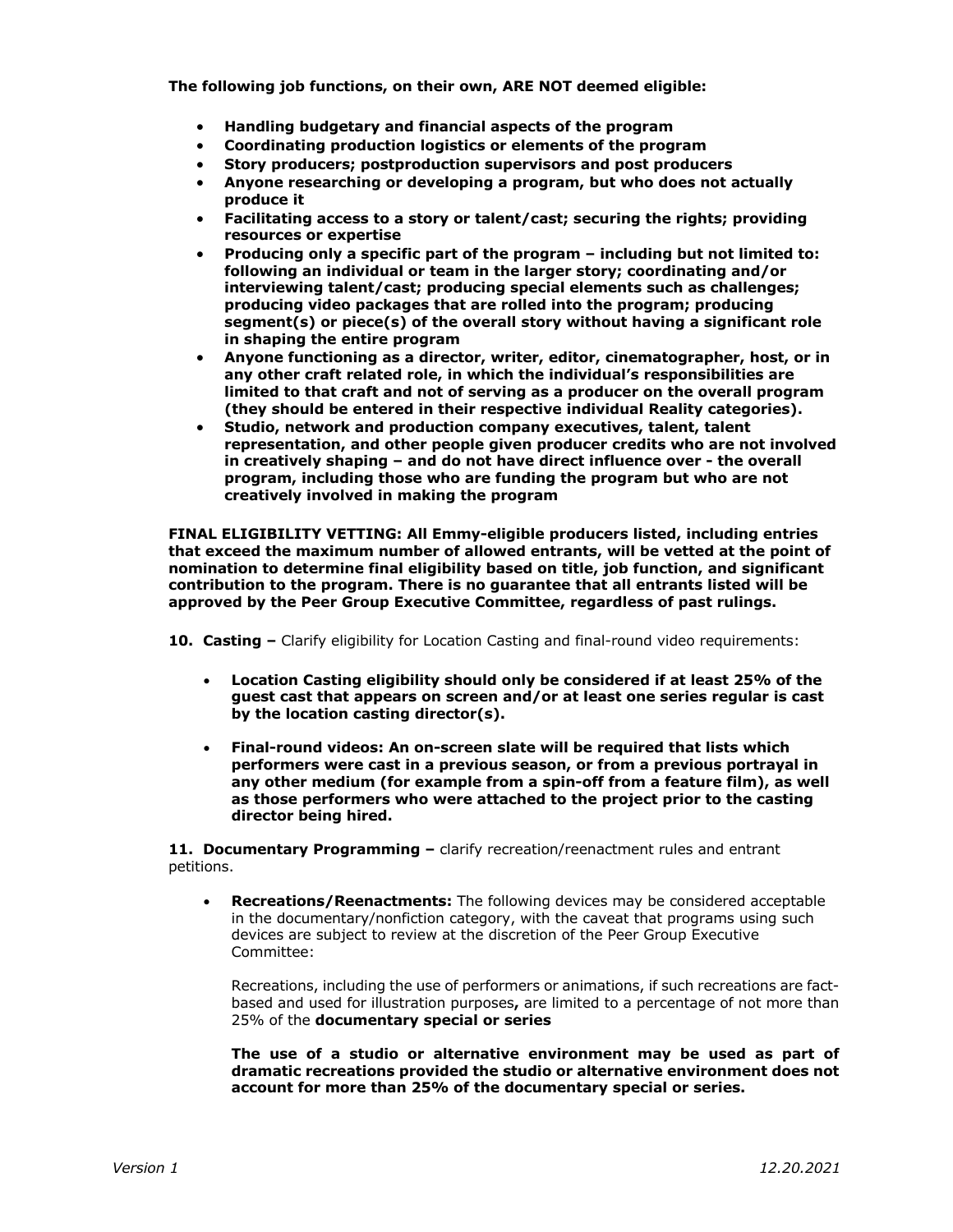**Contrived premises such as those used within Reality and Reality Competition programs, are strictly prohibited and are not eligible for consideration within documentary and nonfiction programming.**

• **Entrant Petitions:** 

#### **Area 92** OUTSTANDING DOCUMENTARY OR NONFICTION SERIES

Emmy(s) to producers whose specific screen credit is Produced by, Producer, Executive Producer, Co-Executive Producer, Supervising Producer, Senior Producer, Series Producer on at least 50% of the eligible series episodes, and/or those who were credited on the episode chosen for the Emmy judging panel

Entries are limited to a maximum of seven entrants. Petitions will be accepted to exceed the cap for a nonfiction or documentary series **by submitting an eligibility statement for all entrants listed, at the point of submission.**

**Petitions will be vetted at the point of nomination to determine final eligibility based on verifiable program credits, job function, and significant contribution to the program. There is no guarantee that all entrants listed will be approved by the Peer Group Executive Committee, regardless of past rulings.**

#### **Area 93** OUTSTANDING HOSTED NONFICTION SERIES OR SPECIAL

Emmy(s) to entrants whose specific screen credit is Produced by, Producer, Executive Producer, Co-Executive Producer, Supervising Producer, Senior Producer, Series Producer, Host on at least 50% of the eligible series episodes, and/or those who were credited on the episode chosen for the Emmy judging panel

Entries are limited to a maximum of seven entrants.

**Series submissions: Petitions will be accepted to exceed the cap for a Hosted Nonfiction Series by submitting an eligibility statement for all entrants listed at the point of submission. Petitions will not be accepted for Hosted Nonfiction Specials (unless there is a verifiable credit error).** 

**Series petitions will be vetted at the point of nomination to determine final eligibility based on verifiable credits, job function, and significant contribution to the program. There is no guarantee that all entrants listed will be approved by the Peer Group Executive Committee, regardless of past rulings.**

#### **12. Production Design:**

Change the number of years that qualifies a program as either period or contemporary production design **from 20 years to 25 years**. This change brings production design in line with period and contemporary categories for costumes, hairstyling, and makeup.

#### **13. Theatrical Release clarification:**

Television programs that are offered for "general theatrical release" occurring prior to their airing or Internet exhibition are not eligible. A "limited theatrical release" prior to the airing or Internet exhibition of the television program cannot exceed an aggregate of up to seventy (70) days prior exhibitions **(e.g., 7 theaters for 10 days = 70 days).** A program with a prior theatrical release loses eligibility if it does not air within a year of its initial public exhibition, regardless of if this is or is not a general release. Film festival screenings do not count as theatrical screenings. Showing a foreign television program that otherwise qualifies as an eligible foreign co-production under the Rules shall not be disqualified because of a prior limited theatrical release.

Single-day mass releases, e.g., **more than 70** theaters on one date, disqualify a program for subsequent Emmy eligibility, unless it meets the requirements for Exceptional Merit in Documentary Filmmaking.